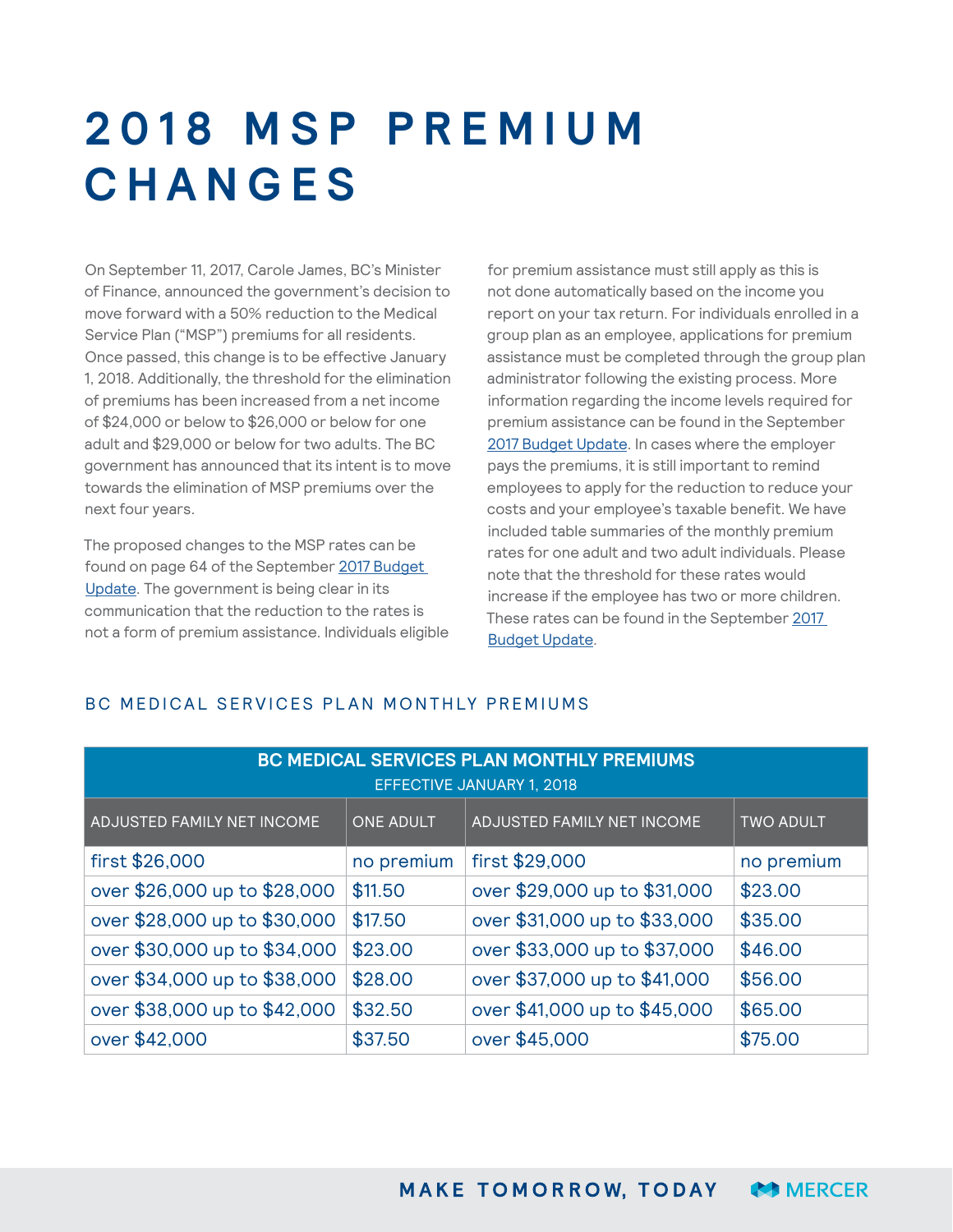#### WHAT DOES THIS MEAN TO EMPLOYERS?

Organizations that administer the MSP premium on behalf of employees will be unaffected and the transition to the new rates should be seamless. While acting as the MSP Group Administrator, the employer submits the MSP application forms on behalf of their employees and inputs the information into MSP's system.

Looking forward, as the government moves to eliminate MSP premiums in total, employers who pay the MSP premium on behalf of their employees will start to see savings as premium reduces and eventually is no longer required. This will represent a small reduction in the benefits employees receive as part of their total compensation package.

Employers are encouraged to review the terms of their current employee plans, booklets and collective agreements to consider how the announced changes will affect their obligations. In cases where the collective agreement requires the employer to pay MSP premiums, employers should consider how the union will react to the change, including potential demands for future concessions as employer costs decrease.

Mercer will continue to proactively follow the BC government's decisions regarding MSP and advise clients of any new information that may be of relevance.

If you have further questions regarding MSP premiums or premium assistance, please contact your Mercer Health consultant.

**MAKE TOMORROW, TODAY MERCER**